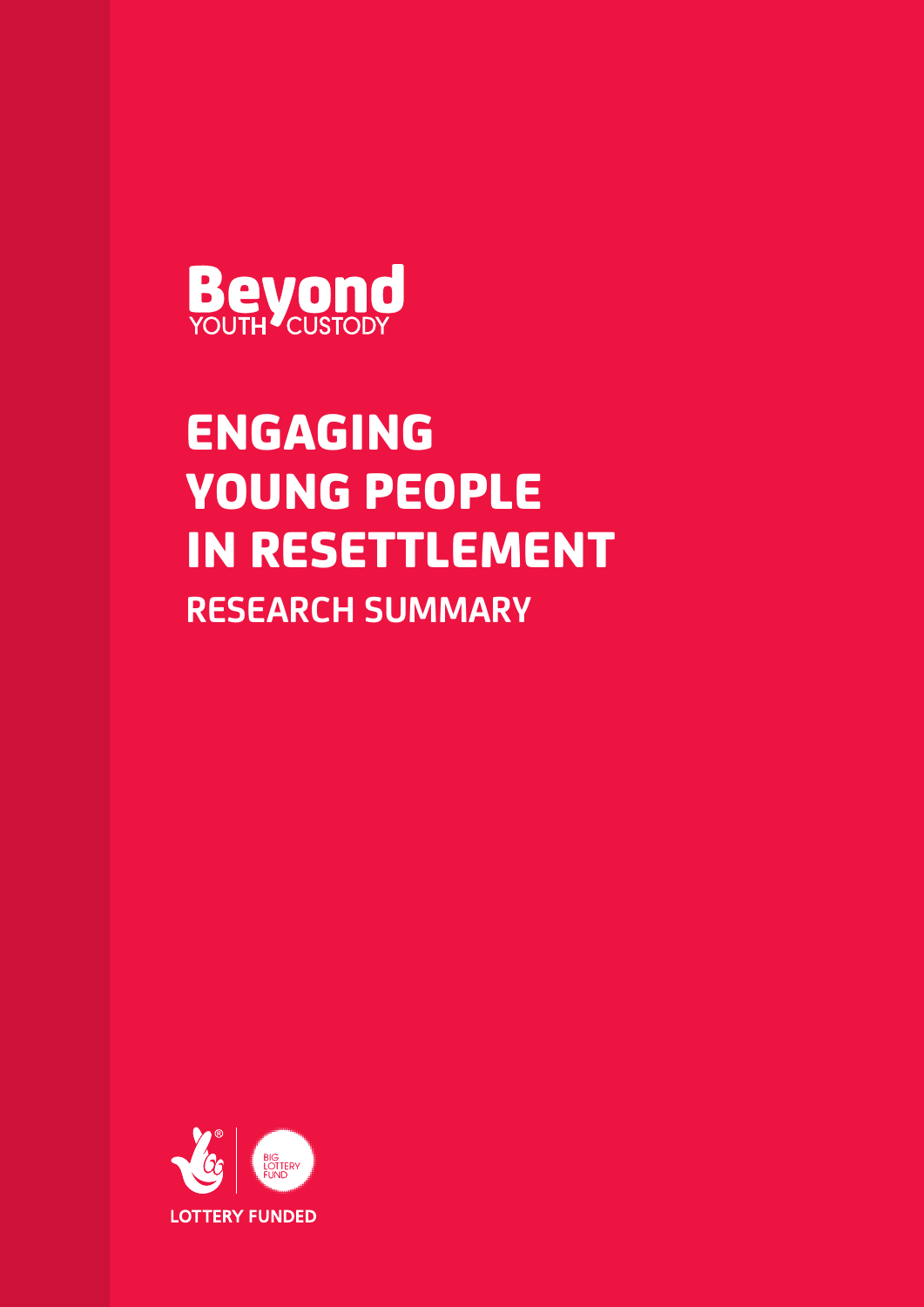**One of the prerequisites of effective resettlement intervention with young people leaving custody is that they are fully engaged with the services provided to them. The evidence base in relation to the engagement of marginalised young people is relatively slim. This briefing reports on research undertaken by Beyond Youth Custody that aims to contribute to an understanding of effective engagement in a resettlement context.** 

### **Key points**

- Many practitioners struggle to identify what engagement means. While it clearly involves a young person participating in at least some aspects of an intervention, simple attendance is not sufficient to guarantee engagement. Engagement is a multi-faceted process that involves overcoming service user resistance across a number of arenas: behavioural, emotional and cognitive. It might be helpful to understand engagement as a combination of interconnected processes that can lead the young person, over time, towards adopting a changed identity.
- The chaotic social circumstances and previous negative experiences of many young people leaving custody constitute barriers to engaging them in resettlement services. Involvement in the criminal justice system is itself stigmatising and processes of labelling can undermine young people's motivation to invest in service provision aimed at supporting change.
- $\bullet$  At the same time, the period of transition constitutes a window of opportunity as young people are frequently motivated to make a fresh start at the point they leave custody. From a resettlement perspective, engagement prior to and around the point of transfer to the community is crucial.
- The issue of trust is important for initial engagement. Early contact with young people while they are still in custody and focusing resources at the point of release can both help to establish a trusting relationship. Approaching young people through agencies, peers or other adults with whom they already have a trusting relationship can be beneficial. Persistence and a reluctance to take no for an answer at the point of initial referral are vital.
- Outreach work, attractive, easily accessible premises, and resources to ensure that staff can devote time to responding to individual young people are essential.
- Resettlement provision must be seen as relevant to young people either in the form of enjoyable activities, emotional or practical support, or as being helpful in enhancing their future life prospects. Services should respond to the needs of young people as young people see them, rather than defining the problem on their behalf. Different forms of activities will appeal to different groups of young people at different times.
- **Engagement is more likely where user involvement in decision-making is well developed and where young** people participate in planning their own intervention.
- Positive relationships between staff and service users are key to successful engagement. Such relationships are predicated on mutual respect and a perception on the part of the young person that projects exercise authority fairly and legitimately.
- Young people distinguish between staff who 'care' about them and those who do not. Staff qualities associated with building relationships that demonstrate 'caring' include: an ability to demonstrate empathy; a genuine concern for the young person's well-being; and a commitment to service user self-determination.
- It may be helpful to conceive of the process of engagement as having three phases or steps, each of which involves the young person developing relationships in a different form:

Step 1: The service engaging with the young person - initial engagement, generating an interest in project activities and stimulating attendance.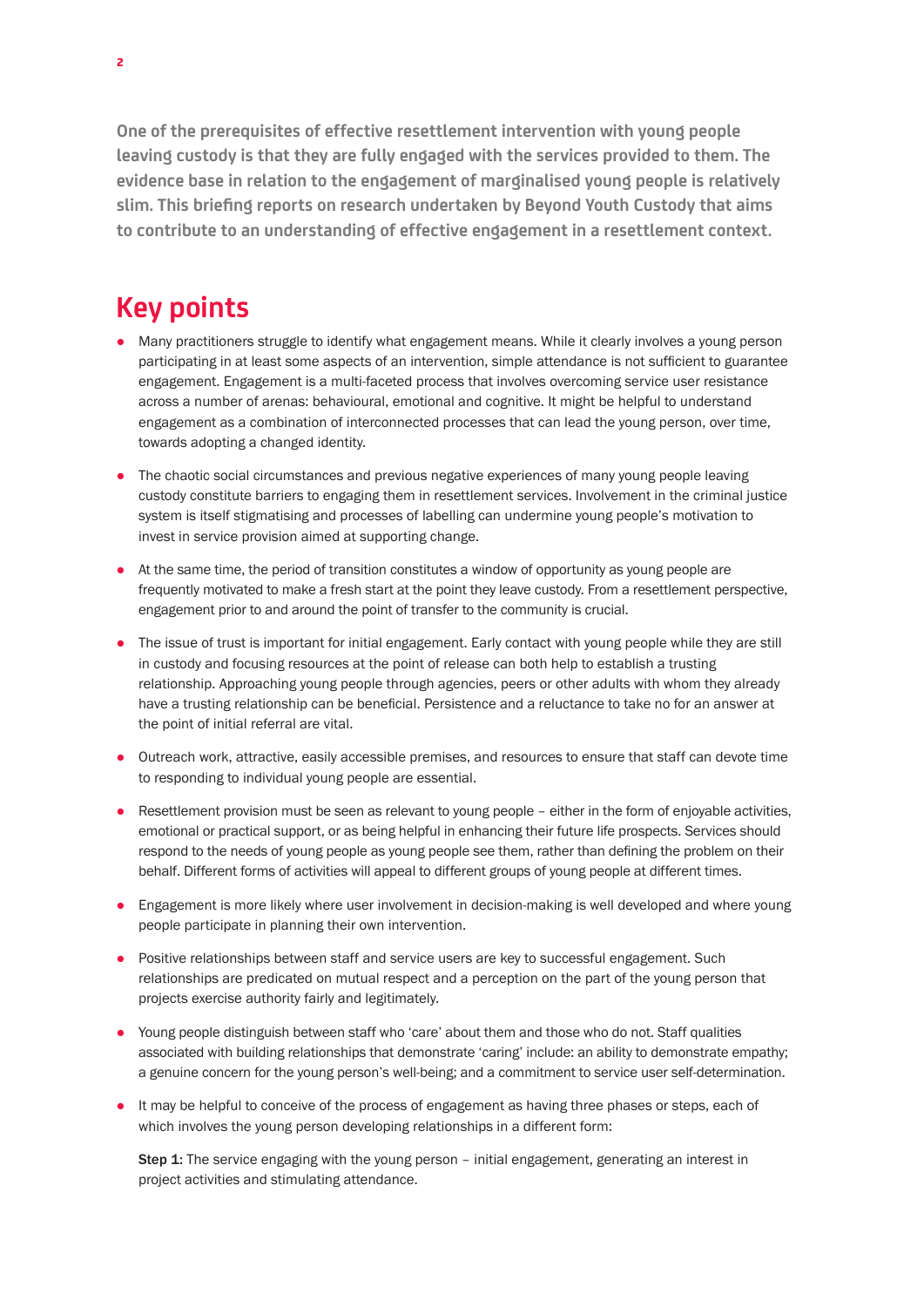Step 2: The young person engaging with the service – the establishment of a sustained relationship between the young person and the service that helps to promote a shift in identity.

Step 3: The young person engaging with wider society – the shift in identity is sufficiently well established that it is no longer dependent on the resettlement service, allowing the young person to develop constructive relationships with broader society.

Ensuring engagement from the perspective of a resettlement provider involves finding ways of facilitating the young person's journey at each of the above stages.

#### **The research**

This research briefing is the first in a series produced as part of the Beyond Youth Custody (BYC) programme, funded under the Big Lottery Fund's Youth in Focus (YIF) initiative. YIF aims to engender positive change in the lives of vulnerable young people, with a particular focus on those leaving custody, care leavers and young carers. BYC is a learning and awareness programme that works with YIF projects in the resettlement strand to advance knowledge and promote positive resettlement for young people making the transition from custody to the community and beyond in order to improve outcomes.

The briefing reports on research undertaken to date by BYC on the issue of engaging young people in resettlement services. It consists of two elements. First, it synthesises findings from previous studies on engaging disaffected young people and considers the implications for work with young people leaving custody. The literature evidence is complemented by a survey of staff working in the YIF resettlement projects that aims to enhance the existing literature, drawing on the practice knowledge and expertise of service providers in the voluntary sector, and to contribute to the development of evidence-based resettlement practice.

The full research report by Dr Tim Bateman and Professor Neal Hazel, on which this briefing is based, is available at www.beyondyouthcustody.net.

### **Meaning of engagement**

Young people leaving custody have a range of complex needs and are amongst the vulnerable in society. Unsurprisingly, engaging them in resettlement services is a challenge. But it is also important to be clear what engagement means. Engaging a young person clearly requires that he or she is involved in some way with the intervention, but simple attendance is not sufficient to guarantee full engagement. It is helpful to conceive of engagement as having three interlocking elements as follows. Behavioural engagement refers to the young person's participation and cooperation signalled by, for example, attending appointments and participating in activities. Emotional engagement refers to the young person's attitudinal relationship with the project and those who work in it and might be manifested in the young person being motivated to attend, being enthusiastic about (at least some) activities and getting on well with staff. Cognitive engagement focuses on a personal investment on the part of the young person to achieve the goals of intervention and a commitment to working towards necessary cognitive and behavioural changes.

Complete engagement will involve each of the above spheres, but young people may be engaged in different ways and to different degrees at different times. Engagement might therefore be best understood as a collection of processes that, where successfully negotiated, can facilitate the young person moving towards adopting a changed identity or reflecting on the person that he or she would like to be.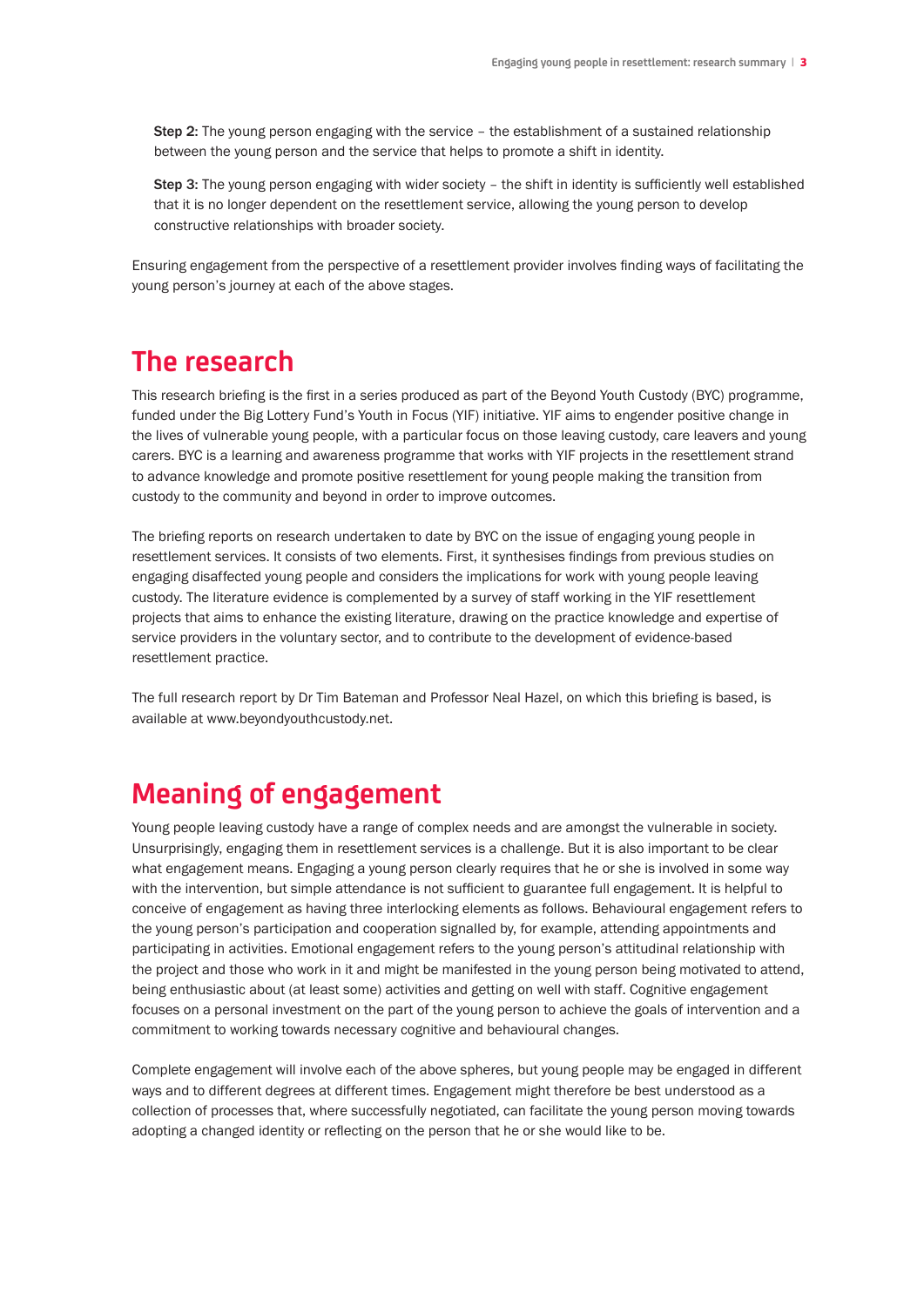#### **Barriers to engagement**

Young people leaving custody are frequently subject to a statutory requirement to cooperate with resettlement activities, although many YIF projects operate on a voluntary basis. 'Involuntary' service users are not necessarily resistant to engagement but often are since their attendance is predicated on avoiding sanctions rather than being as a result of a motivation to take advantage of the benefits offered by resettlement intervention. Such contextual difficulties are exacerbated by the fact that the background and social circumstances of young people who come to the attention of the criminal justice system are chaotic, making it more difficult to spark an initial interest in resettlement activities and undermining consistent attendance. In many cases, backgrounds of disrupted care are such that there is a lack of familial support to encourage engagement.

The transition from custody is a disorientating period in which rigid structure is replaced by a lack of routine and stability. Contact with the criminal justice system renders young people liable to stigmatisation: processes of labelling can operate to reinforce an identity of opposition to agencies whose perceived function is to hold them to account for their offending. At the same time, the point of release also constitutes a window of opportunity where the young person may be motivated to take stock and make a fresh start.

# **Initial engagement**

Developing a relationship with young people while they are still in custody is important. The transition to the community is frequently traumatic and an intensive focus at that point can help to avoid drift and maximise the prospects of early engagement with the service.

Given the extent of the barriers outlined above, traditional methods of 'recruitment' such as sending letters, the provision of leaflets and other written materials are unlikely to be effective. Word of mouth approaches, either through agencies with whom the young person has already engaged, trusted adults, or peers offer greater chances of success. The importance of meeting the young person on his or her own territory is a recurrent theme in the literature, suggesting that some form of detached or proactive outreach work may frequently be required for initial engagement. Drop-in or taster sessions may provide a useful complement to outreach work. Incentives of various sorts can facilitate initial engagement and may be used to maintain engagement over the longer period.

The evidence on matching staff and young people by gender and ethnicity is mixed, and most young people regard other staff qualities as more important. Equally, having a staff team that is broadly representative of the population of service users can improve initial perceptions of the service among young people.

#### Considerations for practice

Does your project:

- Visit a young person whilst they are in custody to start building a relationship before release?
- Offer intensive contact around the point of the transition to the community?
- Use a range of non-traditional approaches to engaging young people?
- Offer incentives to young people to attend and take part in activities?
- Meet young people on their own territory, making use of outreach work, drop-in facilities and taster sessions?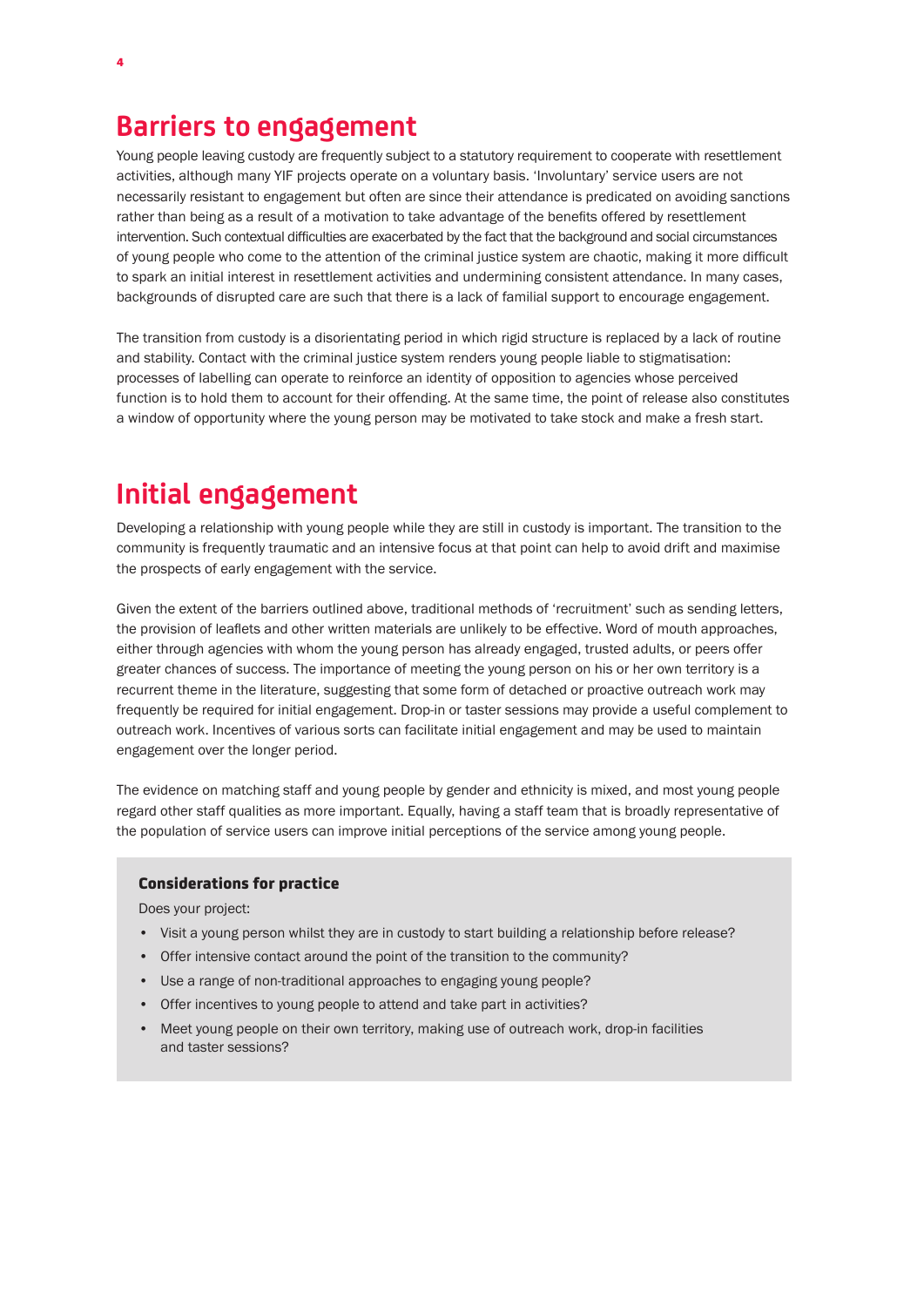### **Organisational issues**

If outreach work is frequently a precursor to initial engagement, maintaining engagement over the longer term requires premises that are accessible and attractive to young people. Sufficient resources are required to allow a flexible approach and to enable the dedication of considerable amounts of time to each individual young person. In particular, the key to engaging marginalised young people is persistence, patience and perseverance, recognising that progress may be slow and manifested in small steps.

The project ethos should signal a commitment to inclusive working, which can be as important as the nature of activities undertaken and the services offered. Inclusivity involves an individualised approach and requires recognition of the diversity of young people who are in need of resettlement services. Failure to attend appointments should be regarded as an indicator that a proactive approach is required rather than that the young person cannot be engaged.

#### Considerations for practice

Does your project:

- Have premises that are young person friendly?
- Ask young people what they think of the physical space and involve them in making the environment more appealing?
- Provide adequate time to staff to ensure that they can respond flexibly to the individual need of young people?
- Have an inclusive ethos that seeks to recognise, and respond to, diversity?
- Consider how to adopt a more proactive approach to engage young people who do not attend appointments?

#### **Interventions and activities**

Formal sessions, such as paper-based offending behaviour sessions, are unpopular with young people and can inhibit engagement. Conversely, there is considerable literature on the benefits of using activities that are enjoyable, rewarding, practical, exciting or challenging. They typically include outward bound and adventure programmes, sports, music, arts, or other forms of structured leisure activities that might be attractive to young people. Such approaches have been used with considerable success, particularly in preventive work, to engage young people considered 'at risk' of offending, but also with those whose delinquency is more entrenched. It is also important to recognise that different activities appeal to different young people and that interests vary with age.

In the first instance, enjoyable activities can function as a hook, encouraging young people's interest in order to enhance motivation and over the longer term enable work on other issues. However, it is also important to recognise that they can also function as 'enrichment activities' in their own right that improve self-confidence and self-esteem which are themselves requirements of the process whereby the young person is enabled to make a shift in identity.

Provision of practical and emotional support and of services that young people see as relevant to their future is more likely to sustain engagement than interventions planned around issues defined as problematic by professional workers. Over the longer term, young people's interest should be reinforced by having clear goals and progressive pathways that allow achievement, and by offering the requisite levels of support to ensure that the chances of attainment are enhanced.

Key to engaging marginalised young people is the delivery of services that reflect young people's own perception of their needs or interests. In this context, a participatory approach that encourages and values young people's input into project planning and helping to design their own intervention is both more likely to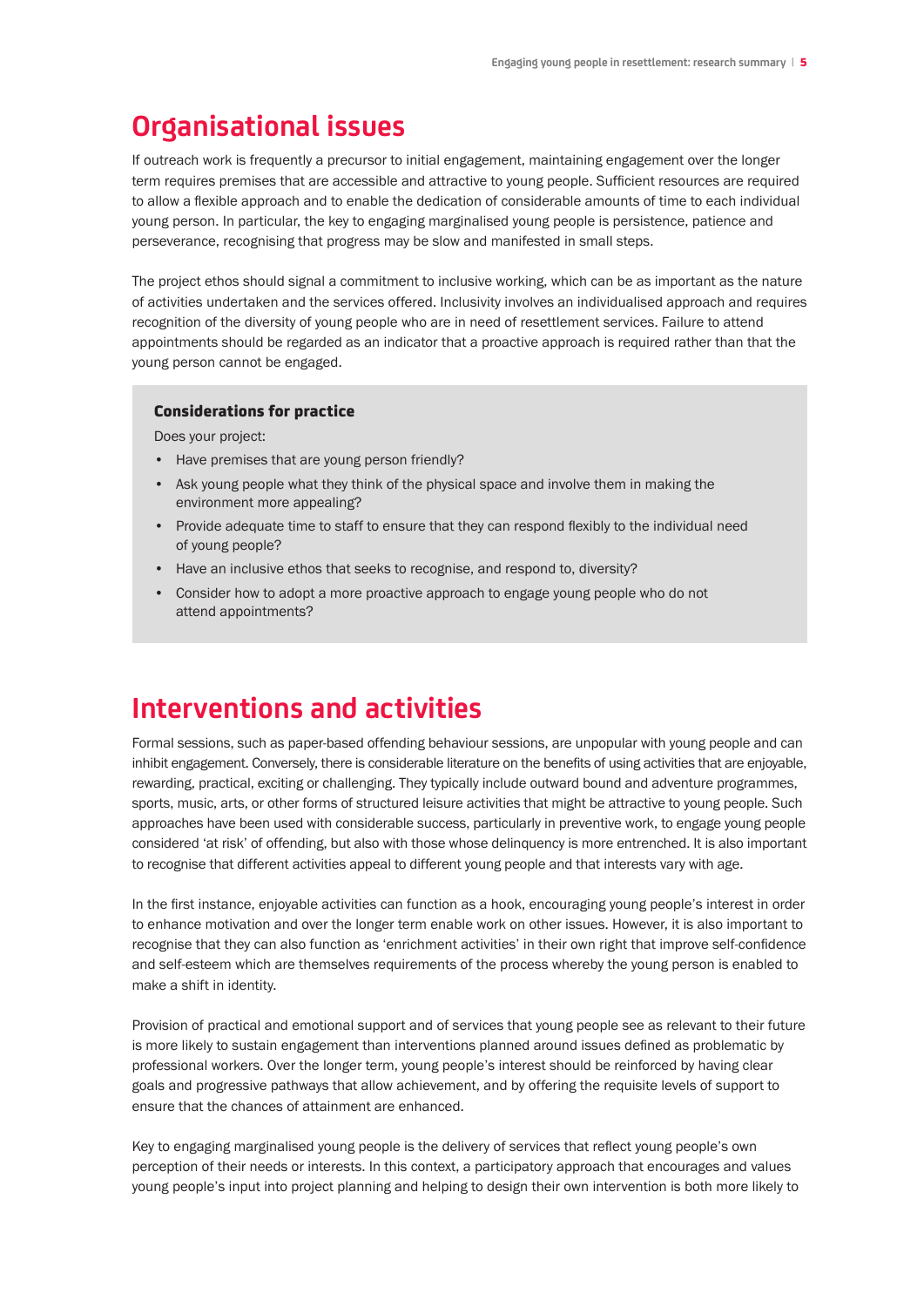engage service users and to facilitate the development of agency which, the literature suggests, is a requirement of desistance. A participatory approach is likely to be constrained by a variety of factors, depending on the circumstances. In a resettlement context, whether or not compliance with the intervention is a statutory requirement will impact on the extent to which a fully participatory approach can be adopted. Nonetheless, it is important that there is some element of empowerment and that the young person's voice is taken into account when decisions are made.

#### Considerations for practice

Does your project:

- Use structured, enjoyable leisure activities as a way of stimulating young people's interest in the service to enable work on other issues in the longer term?
- Respond to young people's interests as they perceive them?
- Provide practical, emotional and developmental support?
- Have mechanisms that acknowledge young people's progress and achievements in concrete terms?
- Allow young people to determine their own intervention plans so far as is consistent with agency expectations?

### **Relationship dynamics and the qualities of effective staff**

There is a growing consensus that relationships are central to engaging marginalised young people in interventions, although there is less clarity about the nature of effective relationships. One view, for instance, is that effective work with young people in conflict with the law involves staff being firm but fair; conversely, there is evidence that firmness, as opposed to clarity about expectations, can undermine flexibility and be off-putting to young people. The concept of fairness is also open to a variety of interpretations and it would appear that more effective engagement is achieved where professionals' starting point is recognition of young people's vulnerability and an explicit acknowledgement of the likelihood that they will have experienced considerable disadvantage. For such reasons, approaches that emphasise compulsion or are based on punishment are often ineffective. It is important that authority is exercised in a manner that is perceived as legitimate by the young person.

Young people make a clear distinction between workers who 'care' about them and those who do not, and they are more likely to form effective relationships with the former. The literature suggests that certain qualities of staff are associated with approaches that will be perceived by service users as caring. These include: demonstrating empathy; a non-judgemental attitude; conveying warmth; focusing on issues identified as problematic by the young person rather than those defined by the service; a commitment to a young person's self-determination; and a preparedness to 'go the extra mile'.

#### Considerations for practice

Does your project:

- Emphasise the importance of developing good relationships between staff and young people?
- Provide a flexible response to young people's behaviour that allows the development of such relationships?
- Demonstrate an understanding that most young people leaving custody will have experienced significant disadvantage?
- Ensure that authority is exercised in a way that young people perceive as legitimate?
- Promote a caring ethos and an empathetic environment?
- Employ staff with a strong commitment to young people's welfare and self-determination?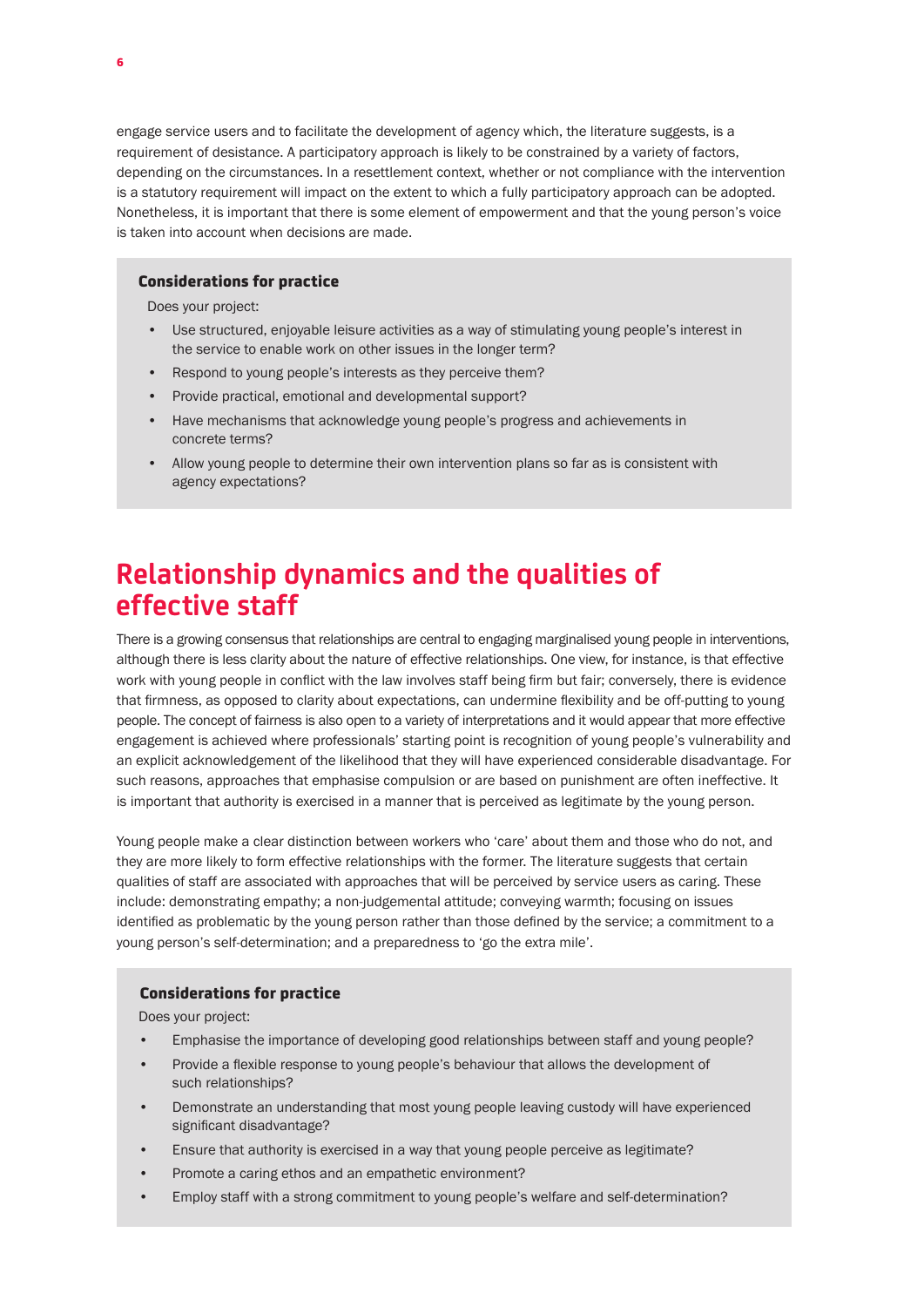## **Conclusion**

Engagement encompasses more than attendance; it is a complex process that includes emotional and cognitive dimensions that can facilitate a shift in the young person's identity from a socially marginalised offender to a socially included non-offender. This briefing and the research on which it is based present a model of engagement that involves resettlement providers facilitating that journey. One way of conceptualising that process is to consider it as having three interrelated stages, each of which involves the young person in developing different forms of relationships.

Step 1: The service engaging with the young person – this is concerned with the service establishing a meaningful relationship with the young person, interesting them in the service and enhancing motivation so that they begin to become involved in project activities.

Step 2: The young person engaging with the service – this is concerned with establishing a sustained and developing relationship with the service. It involves the young person identifying with the service and the objectives of intervention, and engaging with activities that both contribute to, and require, a shift in identity.

Step 3: The young person engaging with wider society – this is concerned with the young person transferring the relationship that has developed with the service to mainstream society. The shift in identity achieved through engagement with resettlement provision is no longer dependent on the relationship with a particular service but is established to an extent that allows the young person to engage in a constructive manner with other agencies and wider society.

On this model, the role of resettlement services in terms of engagement is to facilitate the process by which the young person negotiates each of the above elements of the journey with the aim of helping them to achieve a shift in identity conducive to social integration.

In spite of the evident barriers to engaging young people in resettlement in the manner described and the variety of different forms of resistance that need to be overcome to facilitate full engagement, a number of principles of effective practice emerge from the findings of this study. These include reaching out to young people in environments where they feel comfortable and providing activities, interventions and support that are flexible and are delivered in response to service users' articulated interests and needs. Persistence, perseverance and patience are required in equal measure. Expectations must be realistic and progress, however small, acknowledged, reaffirmed and rewarded. Encouraging user participation and involving young people as agents in their own resettlement are both of central importance.

Relationships between young people and staff are key to successful engagement. Staff who are able to demonstrate that they care about young people's well-being, acknowledge social realities, are committed to service user self-determination, and promote a sense of agency and optimism, are more likely to exercise interpersonal influence with young people, thereby increasing the prospects of full engagement and beneficial outcomes 1

At the same time, our knowledge of engagement is still underdeveloped and important questions about engaging young people in resettlement remain. Little is known, for example, about how young people themselves experience engagement in resettlement and how they understand their relationships with service providers, and the extent to which this varies according to age, gender, race and other relevant factors. Given that engagement is about changing identity and how young people perceive themselves, these are important questions. BYC will continue to work with partners to consider the implications of the answers to these questions for effective resettlement policy and practice.

1 The relationship between engagement and offending is a complex one. Clearly a young person being engaged in an intervention is a prerequisite of that intervention having a positive impact. On the other hand, it is not clear that engagement guarantees that a young person's offending behaviour will be reduced. This is an issue which requires further research.